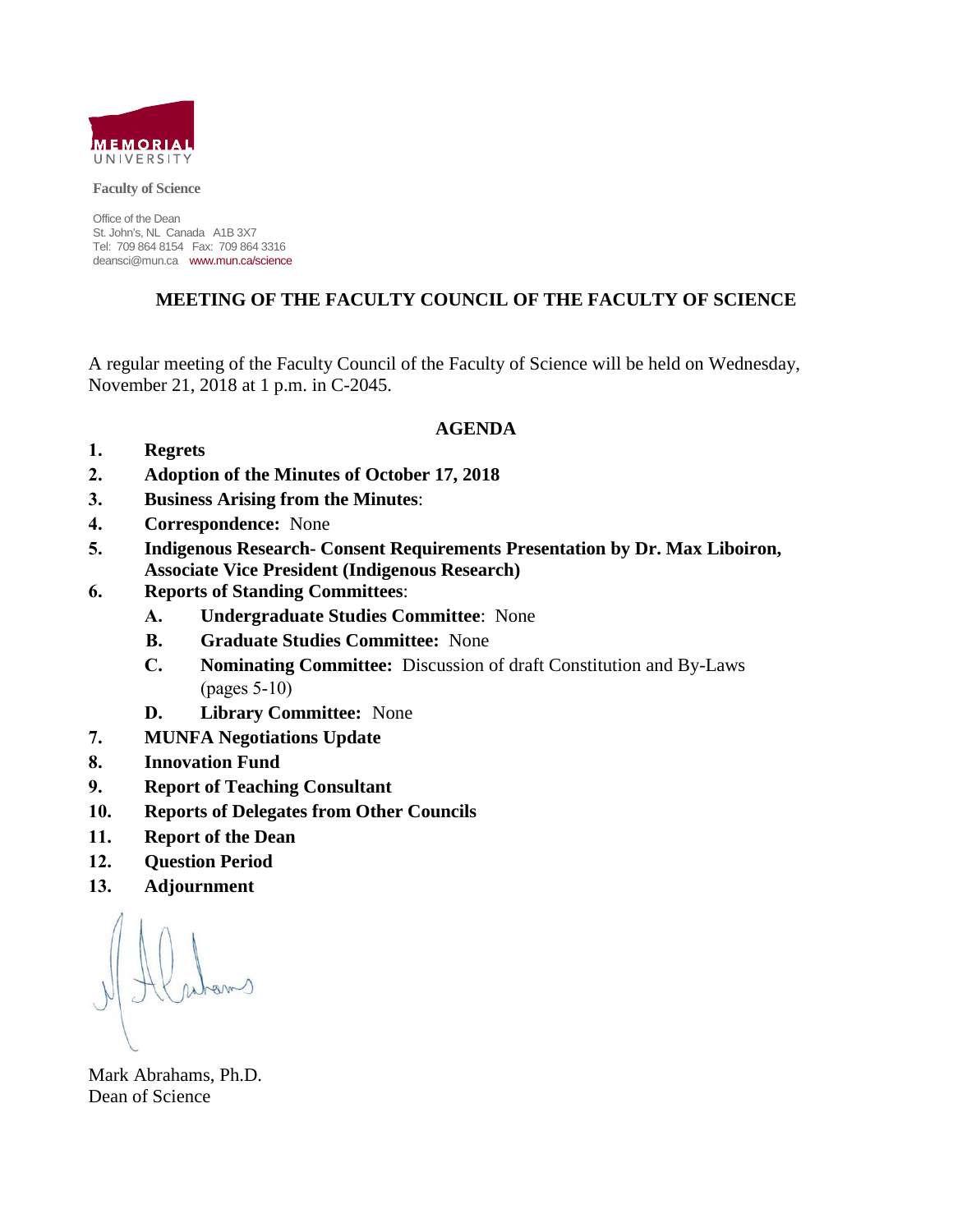

#### **Faculty of Science**

Office of the Dean St. John's, NL Canada A1B 3X7 Tel: 709 864 8154 Fax: 709 864 3316 deansci@mun.ca www.mun.ca/science

### **FACULTY OF SCIENCE FACULTY COUNCIL OF SCIENCE MINUTES OF MEETING OF OCTOBER 17, 2018**

A meeting of the Faculty Council of the Faculty of Science was held on Wednesday, October 17, at 1:00 p.m. in room C-2045.

### **FSC 2623 Present**

**Biochemistry**

M. Berry, V. Booth, J. Brunton, S. Harding, M. Mulligan

# **Biology**

B. Staveley

**Chemistry** C. Bottaro, C. Flinn, E. Merschrod

**Computer Science** S. Bungay

# **Earth Sciences**

J. Hanchar

### **Mathematics and Statistics**

I. Booth, R. Haynes, JC Loredo-Osti, S. Mantyka, D. Pike, S. Sullivan

**Ocean Sciences** G. Fletcher, J. Wroblewski

**Physics & Physical Oceanography**  S. Curnoe, M. Evstigneev, M. Morrow, J. Munroe, K. Poduska, I. Saika-Voivod

**Psychology** C. Thorpe

**Dean of Science Office** M. Abrahams, G. Kenny, T. Mackenzie, L. Zedel,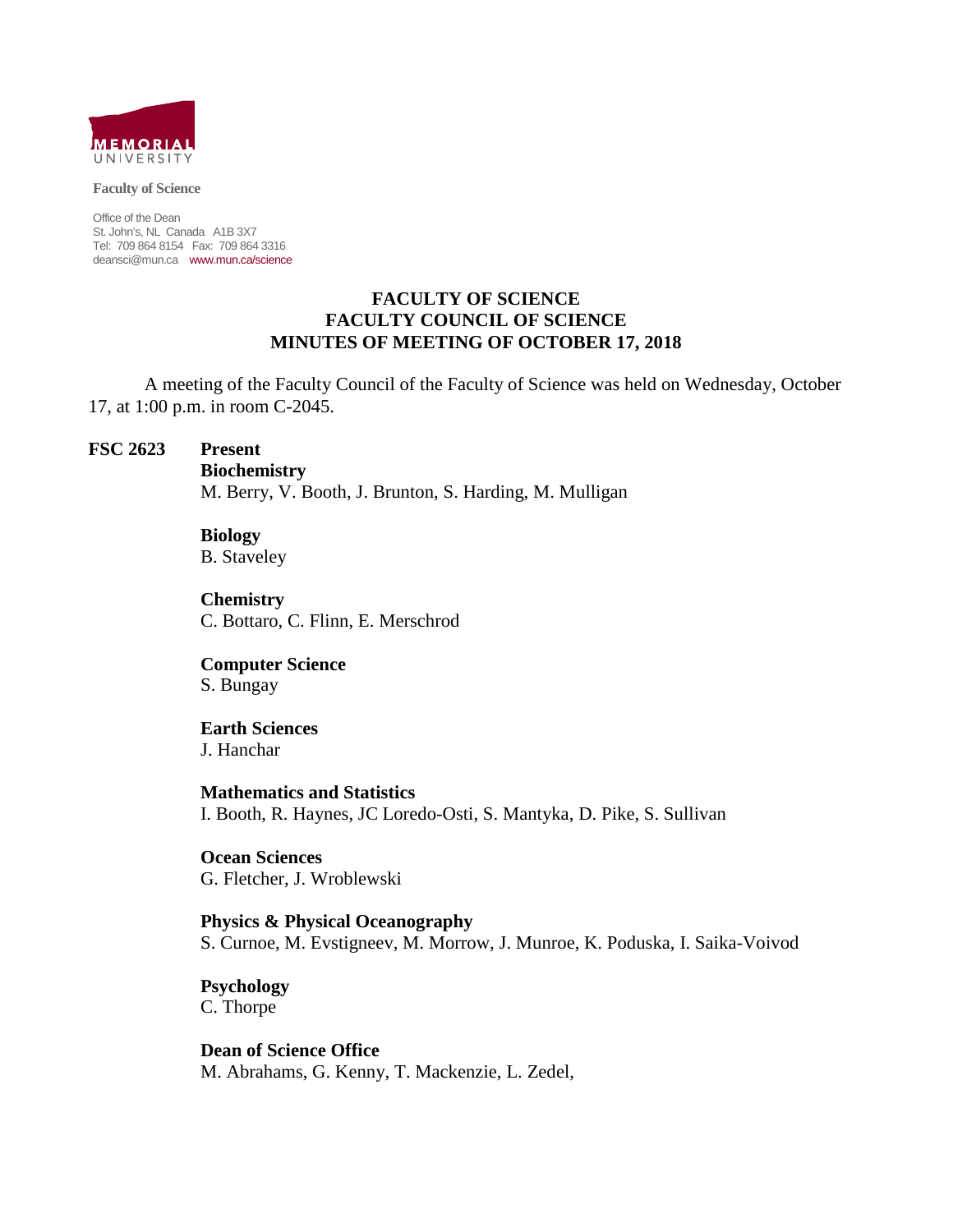# **Students**

P. Isesele, A. Mahmood, M. Saeed

- **FSC 2624 Regrets** A. Bates, G. Bodwell, S. Caines, N. Catto, A. Hossain, M. Stordy, A. Todd
- **FSC 2625 Adoption of Minutes Moved:** Minutes of September 19, 2018, meeting be adopted (Berry/Fletcher). **One Abstention. Carried.**
- **FSC 2626 Business Arising:** None
- **FSC 2627 Correspondence:** None
- **FSC 2628 Reports of Standing Committees:**

# **A. Undergraduate Studies Committee:**

Presented by Shannon Sullivan, Chair, Undergraduate Studies Committee. **a. Moved:** Department of Computer Science, proposal for a new course, COMP 3100, Web Programming. (Sullivan/Bungay). **Carried. b.** Department of Biochemistry, proposal for a Special Topics course, BIOC 4231, Molecular Biology of the Bacterial-Human Interface, approved by the committee and presented to Faculty Council for information only.

# **B. Graduate Studies Committee:**

Presented by Len Zedel, Associate Dean, Research and Graduate Studies.

- **a. Moved:** Department of Ocean Sciences, proposed calendar changes for Marine Biology M.Sc. and PhD programs, with a change in the wording since the initial submission. The department changed "ecology and evolution" to "marine ecology and evolution". (Zedel/Fletcher). **Carried.**
- **C. Nominating Committee:** None
- **D. Library Committee:** None
- **FSC 2629 Report of Teaching Consultant:** None

# **FSC 2630 Reports of Delegates from Other Councils:** None

# **FSC 2631 Report of the Dean**

Presented by Mark Abrahams, Dean of Science.

- 1. A large proportion of my time since last we met has been spent in collective bargaining with the Faculty Association. As a consequence my report is relatively brief, but I do hope that we now have an agreement that is acceptable to both parties.
- 2. Departments within the Faculty of Science hosted two public lectures this month, the Laird and Canning Lectures. The Laird Lecture given by Dr. Sarah Seager from MIT was on "Exoplanets and the Search for Habitable Worlds" and the Canning Lecture was given by Dr. Stephanie Jones from Harvard University on "The Science and Practice of Social, Emotional, and Character Development in Schools". Both were excellent and well attended and I congratulate the nominators and the organizers. Please note that these lecture series are funded through endowed gifts to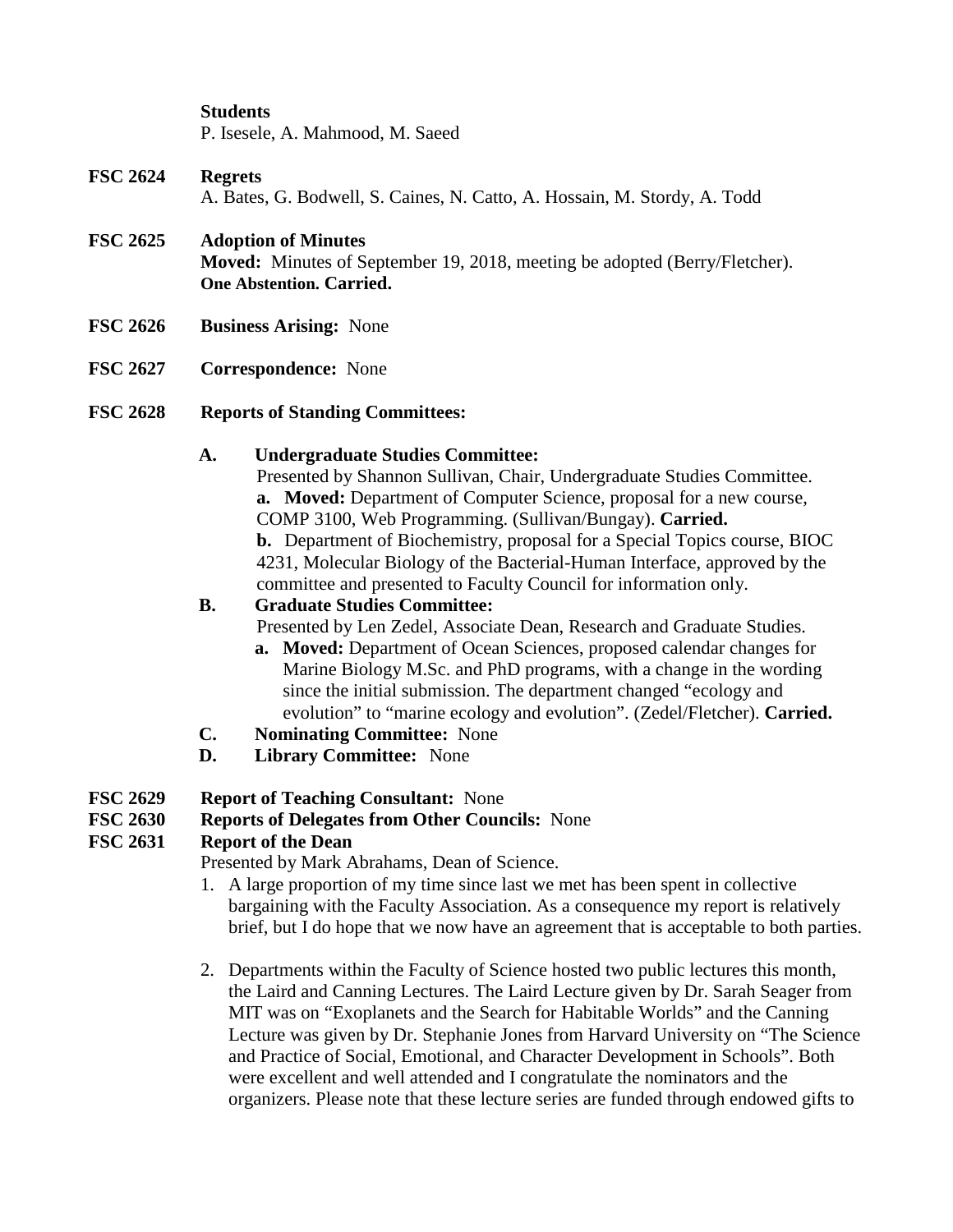the university and I encourage faculty to insure that they take advantage of the opportunity.

- 3. From October 9 to 12 Memorial University hosted the first meeting of the Ocean Frontier Institute (OFI). The OFI was funded through the Canada First Research Excellence Fund to Memorial, Dalhousie, and the University of Prince Edward Island. This meeting was intended to integrate the researchers involved in this project, and our research partners in academia, government, industry and nongovernmental organizations. It was also intended to discuss the types of projects that should be funded through the second phase of research grants, and our integration with the Ocean SuperCluster.
- 4. I am now sitting on the University Building Committee Working Group. Our job is to figure out how to deal with the potential demolition of the Science Building that will involve the relocation of the Psychology Department, reconfiguration of the Chemistry Physics building that will impact the Physics Department, and dealing with the loss of classroom space in the Science building.
- 5. I have been appointed to sit on the Complement Advisory Committee that is intended to address issues associated with reductions in faculty positions associated with the Voluntary Retirement Program.

# **FSC 2632 Question Period:**

The Dean confirmed that, in his role on the University Building Committee Working Group, he is advocating for better space for the Department of Mathematics and Statistics.

There was discussion around ITS expanding to take over departmental computer support staff work within the Faculty of Science. The Dean assured the departments that there are no plans to make any such changes.

The Dean addressed the question of the current plan regarding MUN's size. There are no plans to increase the size of Memorial, given the current climate, but there is a move to reduce costs by controlling the size of MUN. Dr. Abrahams along with other Deans will work to ensure there will be no decrease in the core academic units.

The Dean will check with Dr. Fridgen about the WHMIS recertification required of all faculty, staff and students prior to December 2018. The understanding was that the updated module would be available in early October, but it is apparently still not available.

The Dean confirmed there were 13 approved applications from faculty and 2 approved applications from staff for the Voluntary Retirement Program.

### **FSC 2633 Adjournment**

The meeting adjourned at 1:25 p.m.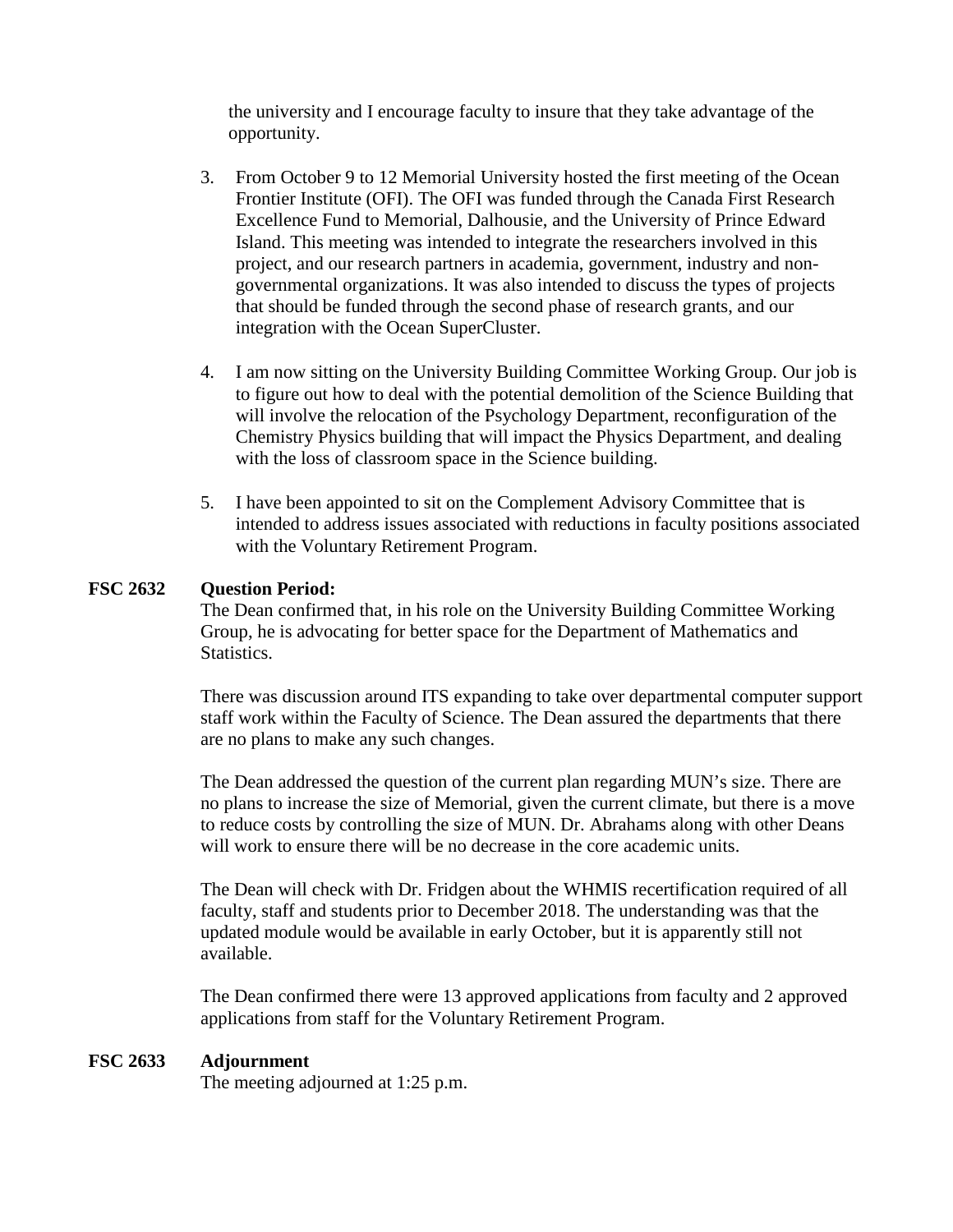#### **Constitution and By-laws of the Faculty of Science**

#### **CONSTITUTION**

#### **1. Function of the Faculty Council**

1.1 The Faculty Council approves and recommends to the Senate all regulations and proposals concerning courses and programs of study in the Faculty of Science (FOS). Council approves FOS policies and procedures and discusses and makes recommendations to the Dean on any other matters affecting the academic life and development of the FOS.

#### **2. Membership of the Council**

2.1 Voting membership in the Council shall be limited to:

(a) the Dean of Science, Associate Deans of Science, Heads of Departments in the FOS (including Geography and Economics), and all members of the Memorial University of Newfoundland Faculty Association (MUNFA) holding an appointment as an Academic Staff Member (ASM or ASM-CE) in the FOS and those academic staff members of the departments of Economics and Geography as specified in By-laws 1.2 and 1.2;

(b) the Senior Academic Advisor and the Teaching Consultant for the Faculty of Science; (c) one staff member from each department in the FOS whose duties will normally include academic advising and/or instruction, nominated by the Department Head following consultation within the department;

(d) one graduate student and one undergraduate student per department and one graduate student per Interdisciplinary Program in the FOS nominated by the Department Head (or Interdisciplinary Program Chair) following consultation within the department or program. Eligibility of student members is defined in the By-Laws;

(e) three undergraduate student representatives nominated by the Memorial University of Newfoundland Students' Union (MUNSU) and two graduate students nominated by the Graduate Students' Union (GSU. Eligibility of student members is defined in the By-Laws); and (f) the Assistant Registrar for the FOS.

#### **3. Meetings**

3.1 Meetings of the Council are open to all members of the university community.

3.2 Regular meetings of the Council are scheduled and held as stated in the By-Laws.

3.3 Special meetings of the Council may be called by the Dean of Science or upon the petition of at least 15 members of the Council.

3.4 The quorum shall be as defined in the By-laws.

3.5 Joint meetings of the Council may be held with any of the Councils of other Faculties or Schools in the University when deemed desirable by the Dean of Science in consultation with the officers of the other Councils.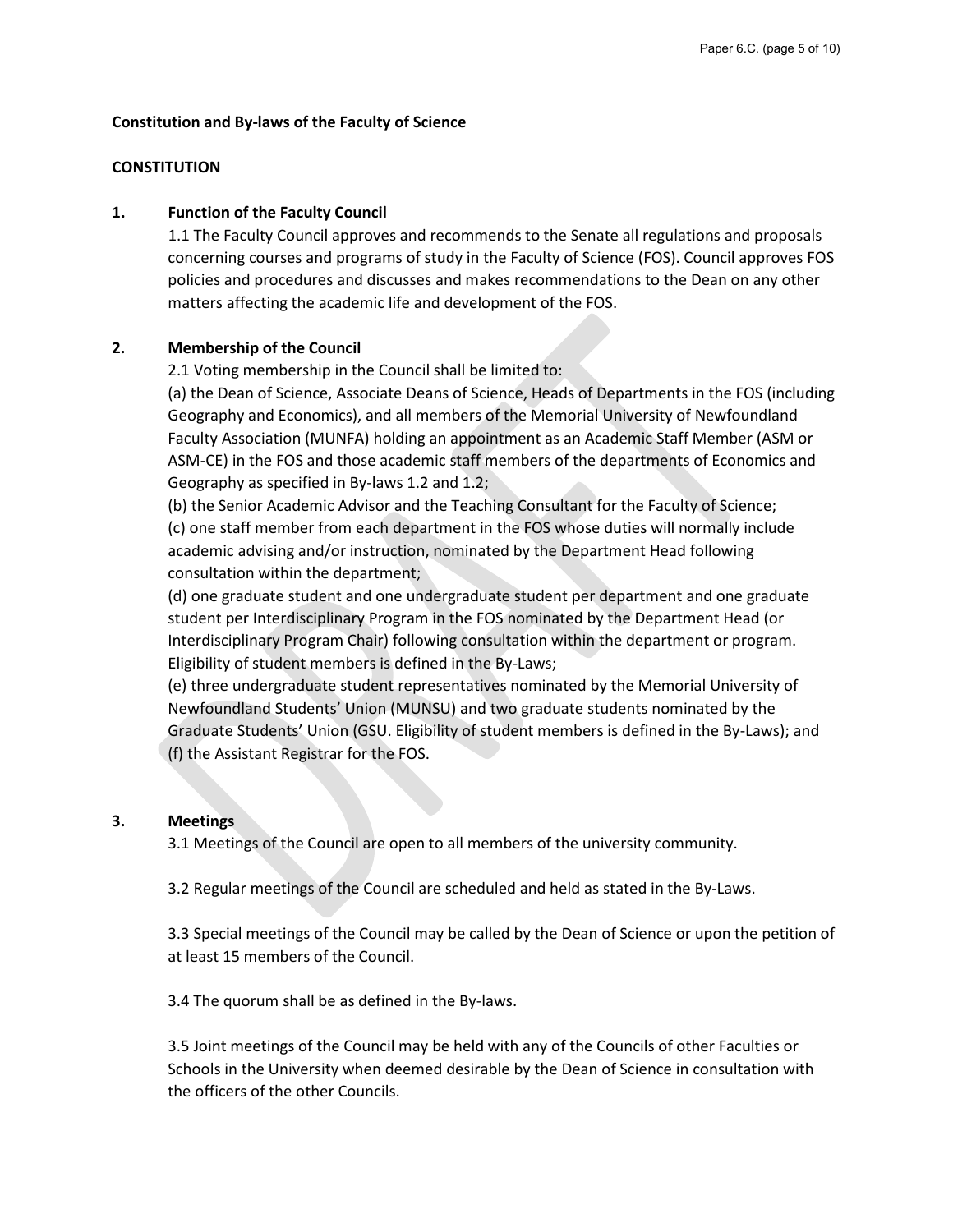#### **4. Officers**

4.1 The Dean of Science shall be Chair of the Council. In the absence of the Dean, one of the Associate Deans may be delegated the Chair's responsibilities.

4.2 The Dean, acting on behalf of Council, shall appoint a Secretary to Council from among the staff in the Dean's office whose responsibilities shall include (i) maintaining a record of attendance, (ii) preparing agendas and minutes, (iii) submitting recommendations and proposals approved by Council to Senate, and (iv) corresponding as needed with other Faculty Councils

#### 5. **Amendments to the Constitution and By-Laws**

5.1 Any notice of amendment to this Constitution or its By-Laws must be submitted in writing to the Chair of the Council and shall include the proposed text of the motion and a rationale for the proposed change.

5.2 The Chair of the Council shall circulate a notice of meeting to all voting members of the Council not less than 14 days in advance of any meeting to consider the amendment(s). Such notice shall enunciate the proposed motion or motions and give the date, time, and location of the meeting at which the motion or motions will be considered.

5.3 Adoption of the amendment shall require a two-thirds majority of those voting members present at the meeting.

5.4 Changes to the Constitution (but not to the By-Laws) require approval by the Senate and ratification by the Board of Regents before they take effect.

#### **6. Committees of the Council**

6.1 The Council shall have the power to establish Standing and *ad hoc* Committees and to delegate to those Committees whatever functions it deems appropriate.

6.2 The Terms of Reference and Membership of Standing Committees of the Council shall be set forth in the By-Laws.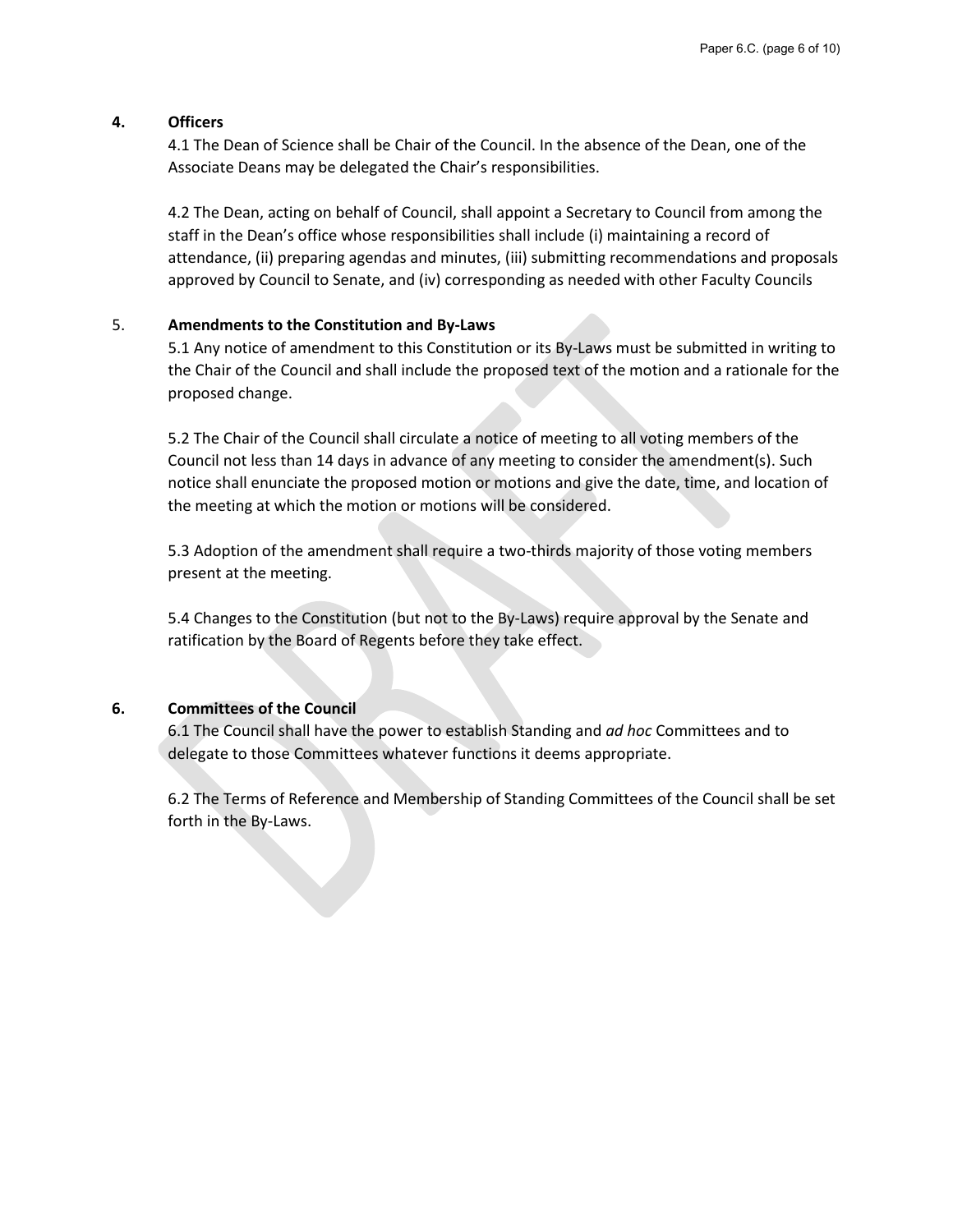#### **BY-LAWS**

#### **1. Membership**

1.1 Inasmuch as the Department of Geography offers a program in Physical Geography leading to a Bachelor of Science Degree, the academic staff members of that Department who are Physical Geographers shall be voting members of the Faculty Council, as will the Head of the Department of Geography. For the purpose of committee membership on the Standing Committees of this Council, this group will be considered a Department.

1.2 Inasmuch as the Department of Economics offers a program in Economics leading to a Bachelor of Science Degree, the academic staff members and the Head of that Department shall be voting members of the Faculty Council, and, as such, will be entitled to membership on the Standing Committees of this Council.

1.3 Graduate or undergraduate students shall be appointed as members of Council for a oneyear term, and may be reappointed to additional one-year terms. The undergraduate student members representing the departments must have declared a major or joint major in a program offered by the Department that appointed them. The graduate student members must be enrolled in a graduate program offered by the Department or Interdisciplinary Graduate Program that appointed them. Undergraduate students appointed by MUNSU must have declared a major in a program offered by the FOS. Graduate students appointed by the GSU must be enrolled in a graduate program in the FOS.

### **2. Meetings of Faculty Council**

2.1 The Council will meet regularly each month throughout the Fall and Winter Semesters at such times and places as are announced. Such regular meetings may be extended through the Spring Semester, should the Chair or Council so decide.

2.2 It is the responsibility of the Secretary (or delegate) to prepare and make available the Agenda for, and minutes of, the meetings of the Council.

2.3 Except with special leave of the Council, all documents and motions for discussion at a regular meeting shall be made available to members at least five calendar days prior to the meeting.

2.4 A quorum shall be a minimum of 20 of the eligible voting membership of the Council as defined in 2.1 of the Constitution including a minimum of 15 members defined in 2.1 (a). 2.5 The Chair shall cast a vote only in the event of a tie.

#### **3. Intra-University Liaison**

3.1 The Council may invite to its meetings one non-voting representative from all other Faculties and Schools.

3.2 When other Councils invite representatives from the Faculty of Science to attend their meetings, appropriate members of the FOS will be proposed by the Dean (or delegate), and shall be ratified by Council.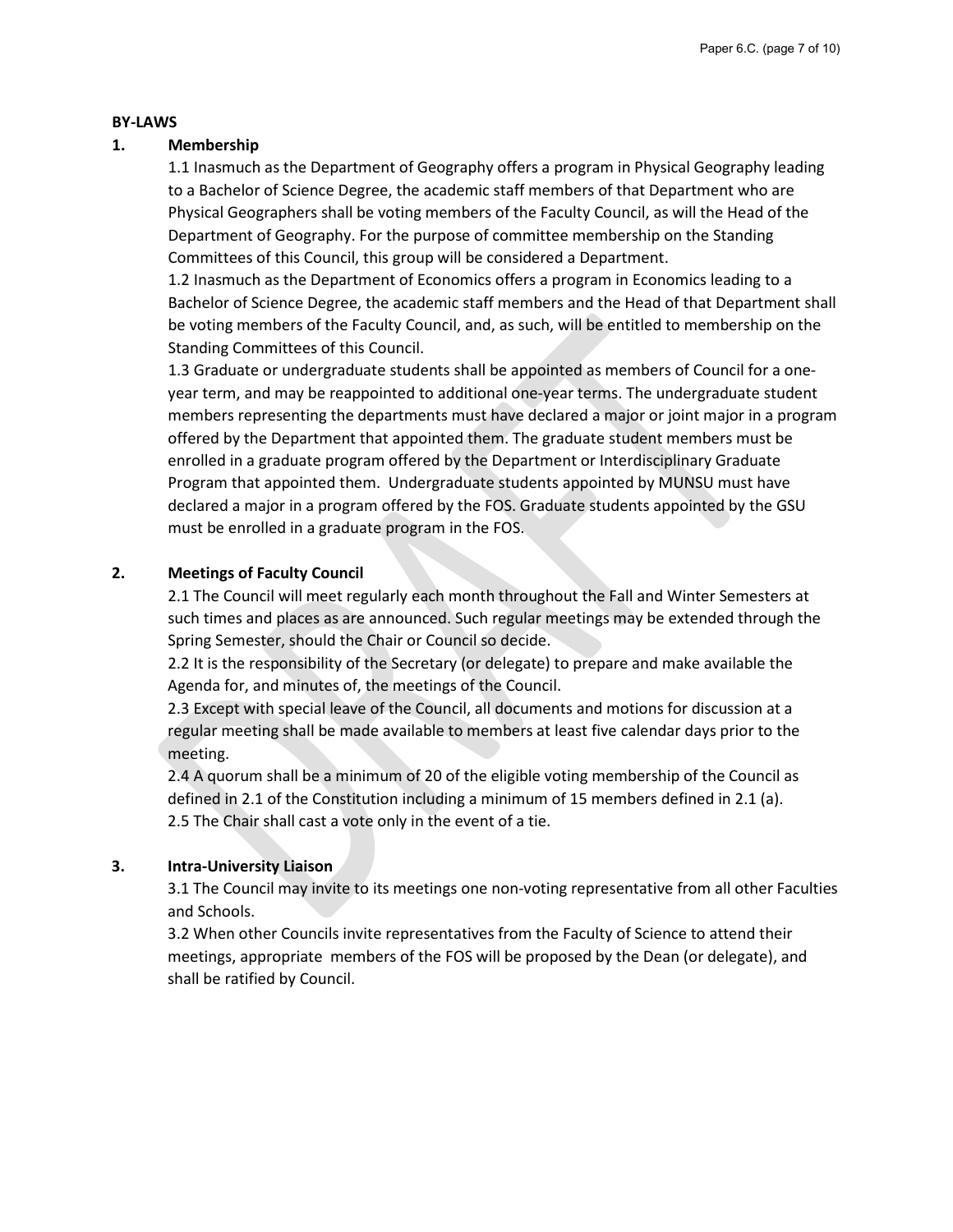#### **4. Standing Committees of Council**

Standing Committees of the Council are permanent bodies tasked with deliberating issues and making recommendations to Council for a decision, or making decisions delegated to them by the Council. Members of Standing Committees are encouraged to keep colleagues in their home departments informed about applicable Committee business.

4.1 Membership on a Standing Committee is normally for one academic year, September 1 to August 31.

4.2 The Dean (or delegate), acting on behalf of Council, is responsible for ensuring that the membership of Standing Committees is filled in accordance with these By-Laws.

4.3 Committee membership for the academic year shall be ratified by Council at its first meeting of the academic year.

4.4. Standing Committees of the council shall choose their own Chair from among their membership.

4.5 All Committees of the Council shall have the power to form *ad hoc* sub-committees for liaison with appropriate committees or sub-committees representing other Faculties or Schools in the University. The Council shall be informed of such arrangements.

4.6 A quorum for a meeting of or a decision by of a Standing Committee shall be the greater of 33% plus one of the voting membership, or three voting members. This also includes electronic meetings (e.g. votes held via email).

#### **5. Undergraduate Studies Committee**

5.1 There shall be a Standing Committee on Undergraduate Studies which shall recommend to Council for approval the addition, modification, or deletion of courses, programs, departmental regulations, and faculty regulations pertinent to undergraduate studies in the FOS.

5.2 The Undergraduate Studies Committee shall make decisions on other such matters that are delegated by Faculty Council.

5.3 The Undergraduate Studies Committee shall consist of:

(a) the Associate Dean of Science (Undergraduate and Administration) (*ex officio*);

(b) the Senior Academic Advisor for Science (*ex officio*);

(c) the Teaching Consultant for the Faculty of Science (*ex officio*)

(d) one ASM from each department nominated by the Department Head following consultation within the department;

(d) one ASM from Co-Operative Education in the FOS nominated by the Dean (or delegate);

(e) the Assistant Registrar for the Faculty of Science (*ex officio*); and

(f) one undergraduate student who has declared a major in a program offered by the FOS, nominated by MUNSU

5.4 The Chair of the Faculty Council (or delegate) is authorized to approve, for recommendation to the Senate and on behalf of the Faculty Council, the addition, modification, or deletion of courses, programmes and departmental regulations proposed by the Departments of Economics and Geography. If this approval is not granted by the Chair, such proposals shall be referred to the Undergraduate Studies Committee.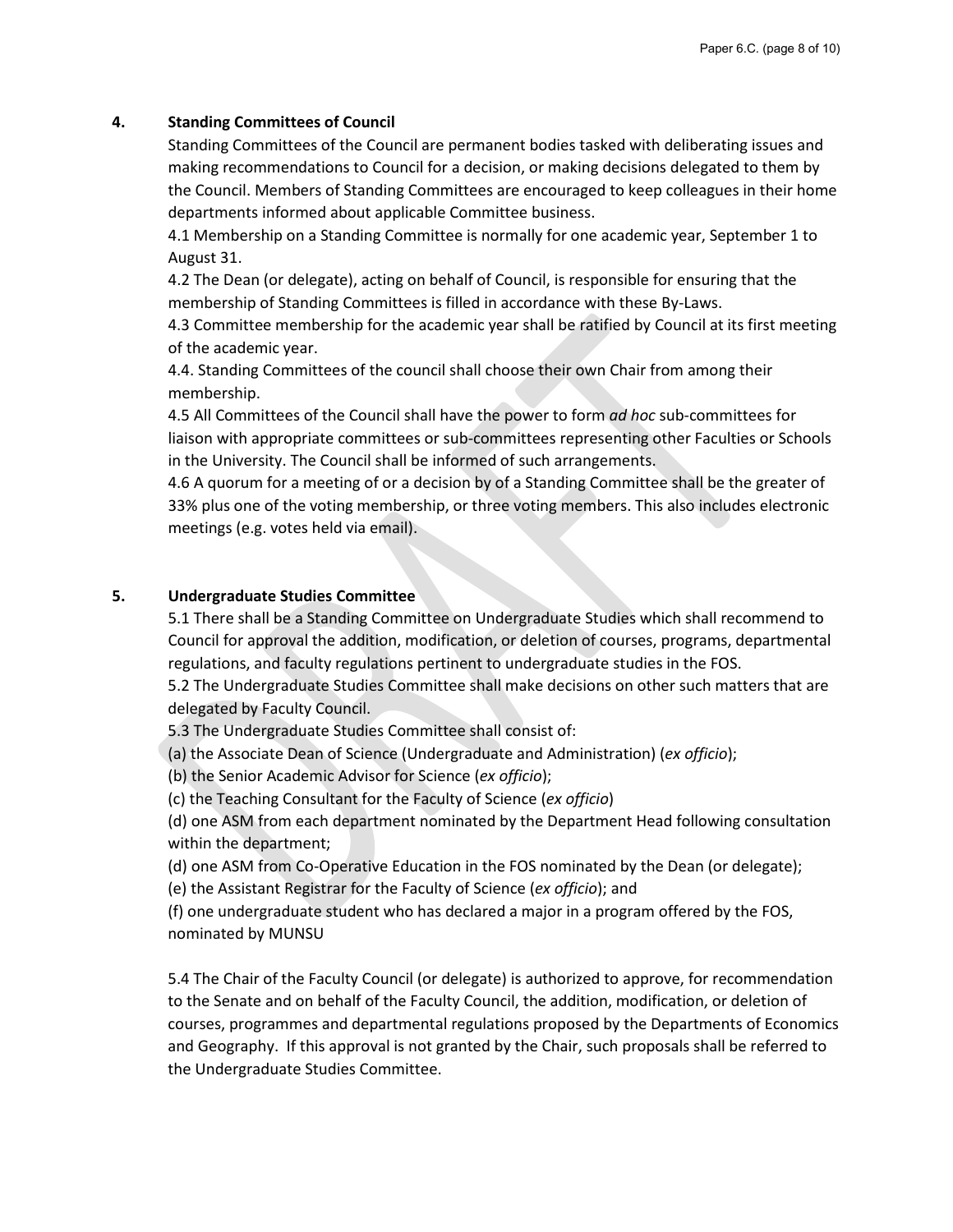#### **6. Undergraduate Waivers and Appeals Sub-Committee**

6.1 A standing sub-committee of the Undergraduate Studies Committee shall be known as the Undergraduate Waivers and Appeals Sub-Committee. This subcommittee shall adjudicate requests for waivers of undergraduate academic program regulations, course substitutions, and other student-related cases involving undergraduate academic programs in the FOS. 6.2 Requests for waivers are normally initiated by a letter from the Head of the Department (or delegate) to the Assistant Registrar for the FOS, who will bring them to the sub-committee. 6.3 Students who wish to appeal decisions in accordance with the General Academic Regulations (Undergraduate), should submit a letter to the Assistant Registrar for the Faculty of Science, who will bring the appeal to the sub-committee.

6.4 The Membership of the Undergraduate Waivers and Appeals Sub-committee shall be:

(a) the chair of the Undergraduate Studies Committee;

(b) the Associate Dean (Undergraduate and Administration) (*ex officio*); and

(c) the Assistant Registrar for the FOS (*ex officio*)

### **7. Graduate Studies Committee**

7.1 There shall be a Standing Committee on Graduate studies which shall recommend to Council for approval the addition, modification, or deletion of courses, programs, departmental regulations, and faculty regulations pertaining to graduate students in the FOS.

7.2 The Graduate Studies Committee shall make decisions on other such matters that are delegated by Faculty Council.

7.3 The Graduate Studies Committee shall consist of:

(a) the Associate Dean (Graduate and Research) (*ex officio*)

(b) one ASM from each department with a graduate program nominated by the Department Head following consultation with the department;

(c) one ASM from Co-Operative Education in the FOS nominated by the Dean (or delegate);

(d) the Chair of each Interdisciplinary Program (or delegate); and

(e) one graduate student enrolled in a FOS graduate program, recommended by the GSU.

### **8. Library Committee**

8.1 There shall be a Standing Committee on the Library which shall act in an advisory and consultative capacity to the Council on all matters concerning library facilities insofar as they affect the FOS. The Committee shall be responsible for developing adequate liaison with the officers of the University Library.

8.2 The Library Committee shall consist of:

(a) the Associate Dean of Science (Graduate and Research);

(b) a Librarian responsible for a FOS subject area;

(c) one ASM from each department nominated by the Department Head following consultation within the department;

(d) one undergraduate student who has declared a major in a program offered by the FOS, recommended by MUNSU; and

(e) one graduate student enrolled in a FOS graduate program, recommended by the GSU